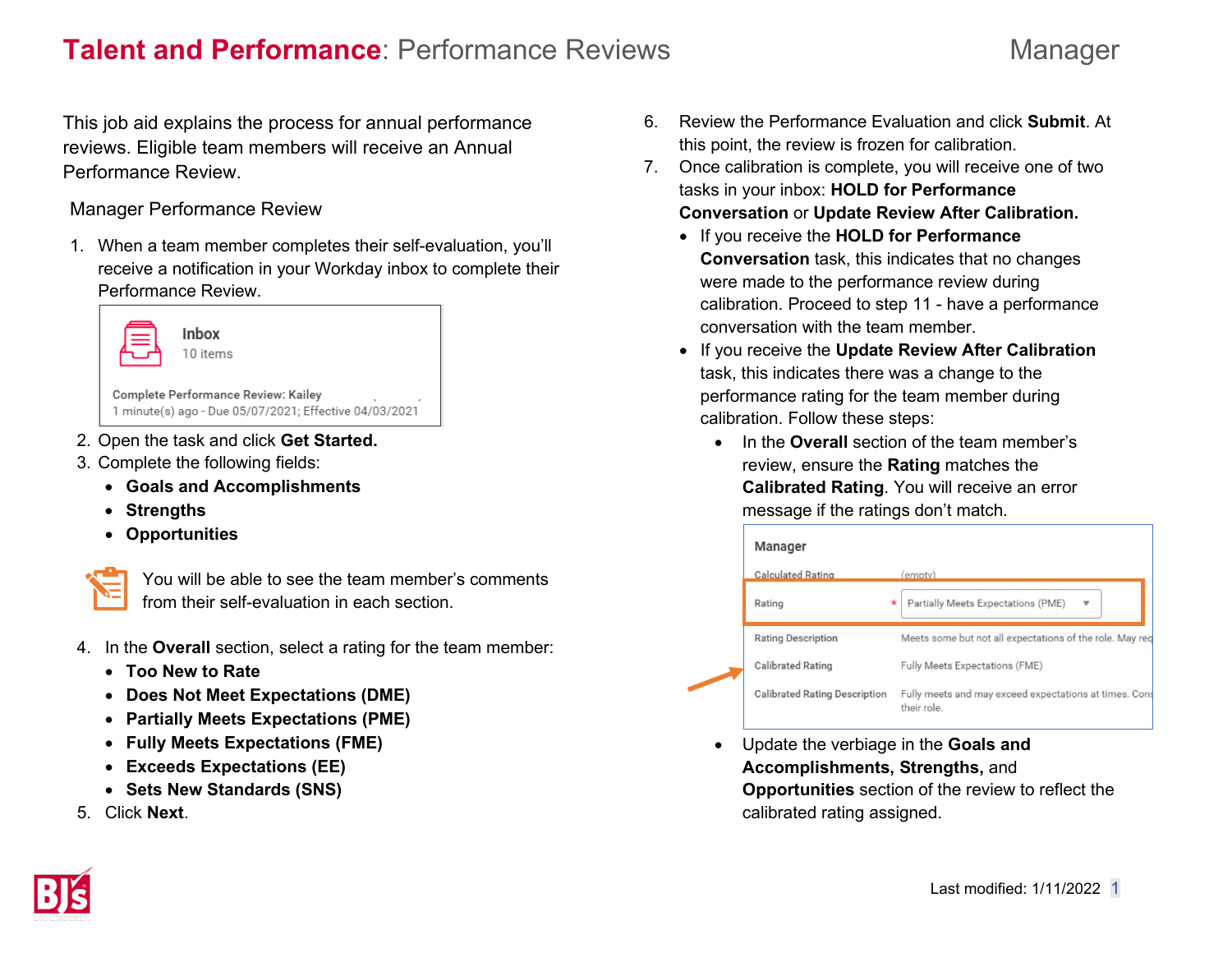# **Talent and Performance**: Performance Reviews **Manager** Manager

- Click **Submit**.
- You will then receive the **HOLD for Meeting with Employee** task in your inbox to prompt you to have a performance conversation.
- 8. Meet with the team member to discuss the evaluation.
- 9. After you've discussed the evaluation with the team member, return to the **Hold for Meeting with Employee** task in your inbox.



- 10. Click **Submit** to complete the task which shares the review with the team member for them to acknowledge.
- 11. The team member receives a task in their inbox to review and acknowledge the evaluation.

|                                                                                           | Inbox<br>8 items |  |
|-------------------------------------------------------------------------------------------|------------------|--|
| Review Acknowledgement: Kailey<br>51 second(s) ago - Due 05/02/2021; Effective 04/03/2021 |                  |  |

1. Once the team member has reviewed and submitted their acknowledgement of the evaluation, they click **Submit**. This completes the evaluation process.

| ٣<br><b>Service Service</b><br><b>Service Service</b><br>M.                                                                     |
|---------------------------------------------------------------------------------------------------------------------------------|
| $\mathcal{L}^{\text{max}}_{\text{max}}$ and $\mathcal{L}^{\text{max}}_{\text{max}}$ and $\mathcal{L}^{\text{max}}_{\text{max}}$ |

While mobile capability exists for annual performance reviews, managers should complete the manager evaluation steps on the desktop version.

## Send Back Feature

If a team member does not complete their self-assessment or needs to modify it after the review is in their manager's inbox, managers can send the review back to the team member.

- 1. Navigate to your inbox and select the appropriate team member's review.
- 2. Select **Get Started.**
- 3. Navigate to the **Review and Submit** section of the review.



4. Select **Send Back**. This sends the review back to the team member to complete or make edits.